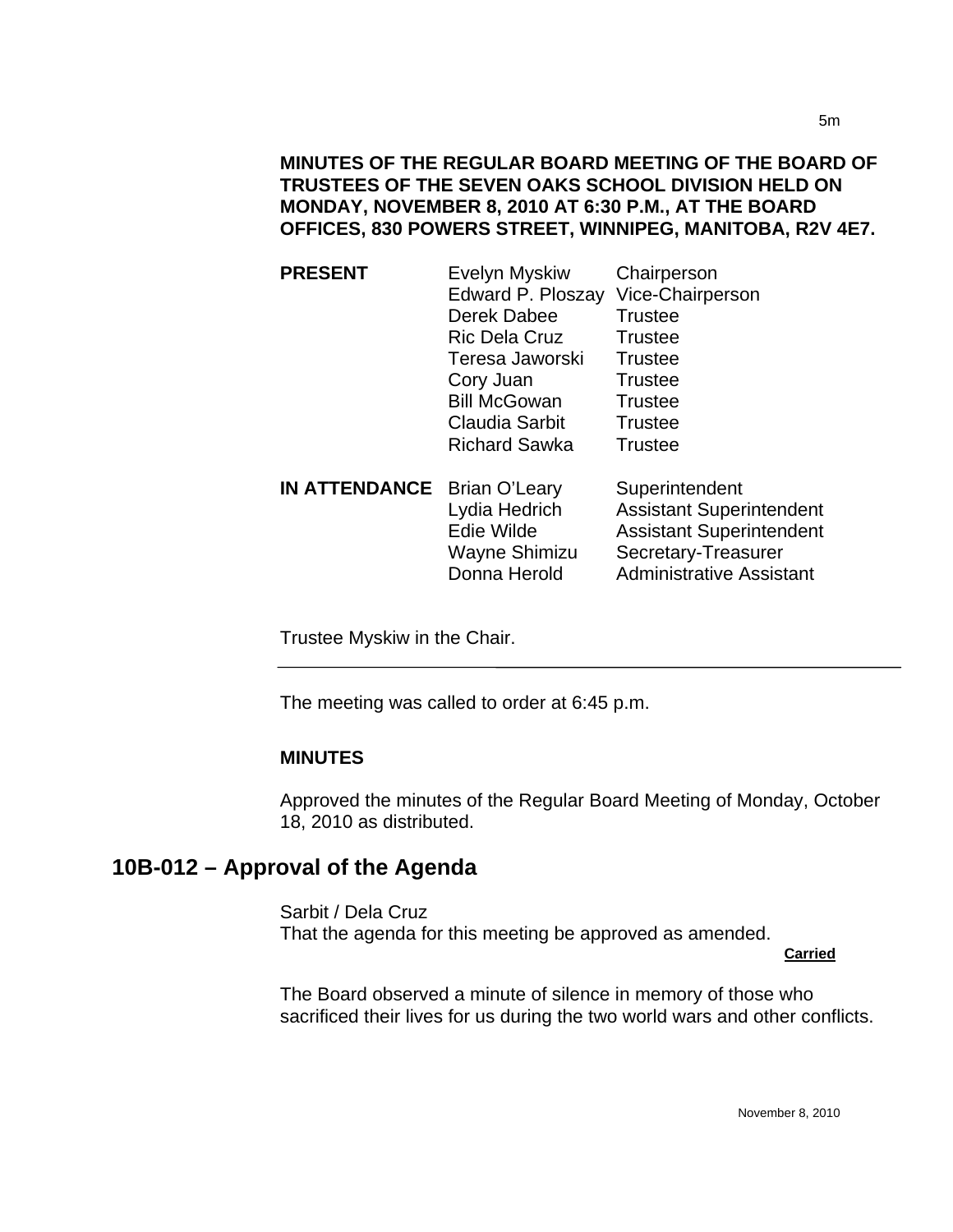#### 6m **10B-013 – School Bus Sign Photo Enforcement Program**

Sarbit / McGowan

Approved that the Board write the Minister of Education requesting that the Province take action to implement photo enforcement of extended school bus stop signs and flashing lights. **Carried**

# **10B-014 – Board Calendar**

Jaworski / Juan

Approved that the Regular Board Meetings be held in the 2010-2011 year on the following dates: November 29, 2010; December 13, 2010; January 17, 2011; January 31, 2011; February 7, 2011; March 7, 2011; March 14, 2011; April 4, 2011; April 25, 2011; May 9, 2011; June 13, 2011, August 29, 2011. **Carried**

Sawka / Ploszay Approved that the Informal Board Meetings be held for the 2010-2011 year on the following dates: November 15, 2010; December 6, 2010; January 12, 2011; February 14, 2011; April 18, 2011; May 16, 2011; June 6, 2011. **Carried**

Juan / McGowan Approved that the Public Budget Consultation Meeting be held on February 28, 2011. **Carried**

Ploszay / Sawka Approved that the Planning / Review Retreat be held on May 27 and 28, 2011. **Carried**

McGowan / Dabee Approved that the Inaugural Board Meeting be held in the 2011-2012 year on September 12, 2011. **Carried**

# **10B-015 – Collective Bargaining – Seven Oaks Paraprofessional Association**

Jaworski / Ploszay Approved that the Board direct the Secretary-Treasurer to respond to S.O.P.A.'s request to re-open negotiations. **Carried**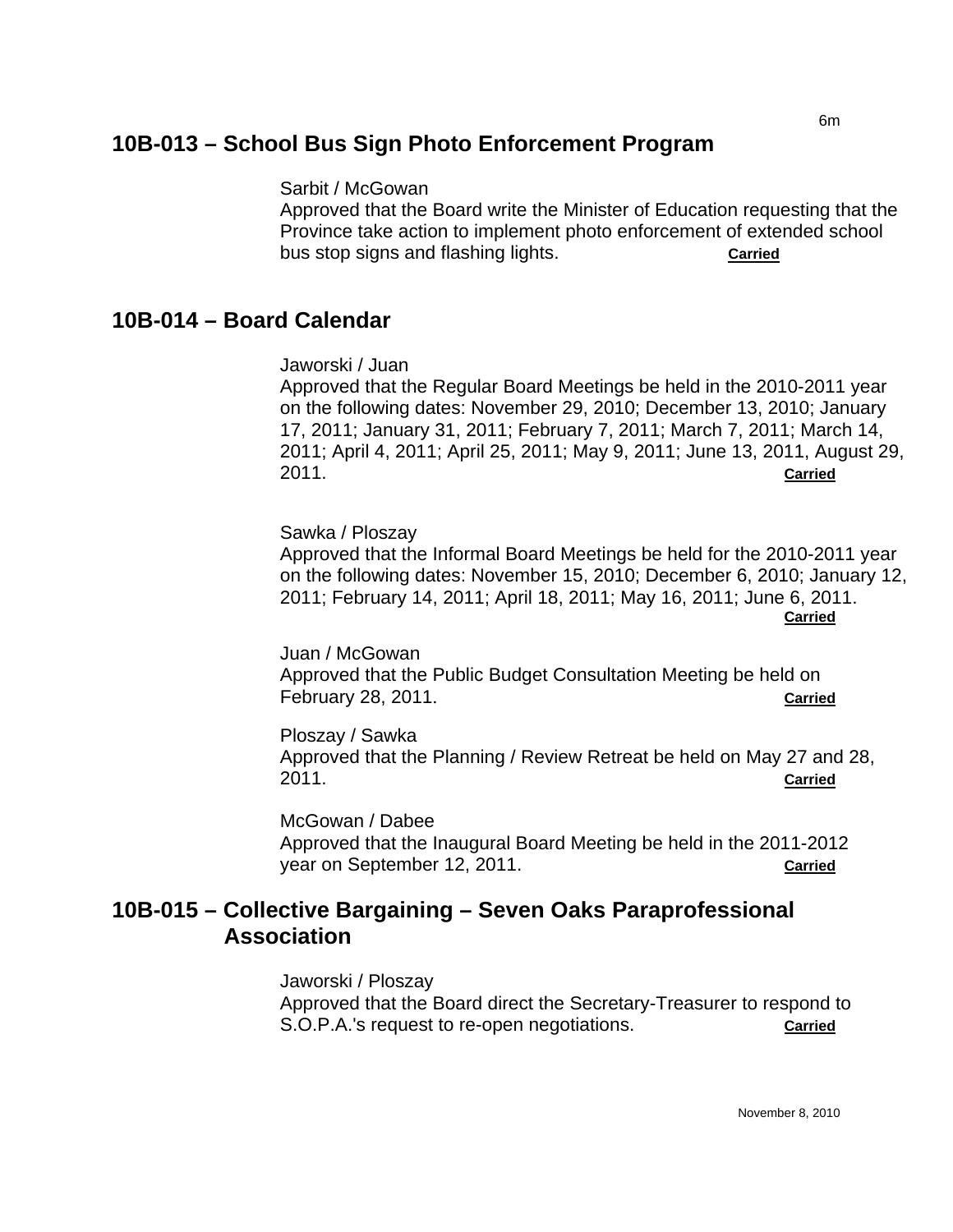# **10B-016 – C.U.P.E. 2938**

Dela Cruz / Juan

Approved that the Board direct the Secretary-Treasurer to respond to C.U.P.E. 2938's request to re-open negotiations. **Carried**

# **10B-017 – C.U.P.E. 731**

Dela Cruz / Jaworski

That the Board direct the Secretary-Treasurer to respond to C.U.P.E. 731's request to re-open negotiations. **Carried**

# **10B-018 – C.U.P.E. 949**

Dela Cruz / Dabee Approved that the Board direct the Secretary-Treasurer to respond to C.U.P.E. 949's request to re-open negotiations. **Carried**

# **10B-019 – By-Law 4-2010**

Jaworski / Sarbit

Approved that By-Law No. 4-2010 for the purpose of borrowing the sum of \$2,168,900.00 and issuing debentures therefore, for the purpose of the Centennial wing demolition at West Kildonan Collegiate (\$71,700.00), daycare renovation at Ben Zaidman Educational Resource Centre (\$18,000.00), ventilation upgrade at École Seven Oaks Middle School (\$12,400.00), steam unit ventilator replacement at Garden City Collegiate (\$1,774,600.00), air-cooled condensing unit replacement at Margaret Park School (\$13,300.00), roof replacement at West St. Paul School (\$46,500.00), and modular classroom at École Riverbend Community School (\$232,400.00) be given first reading.

**Carried** 

### **SUPERINTENDENTS' REPORT**

The following matters were received as information:

- **MSBA Call for 2011 Resolutions.**
- MSBA Provincial Executive By-Election First Call for Nominations.

### **SUPERINTENDENTS' REPORT**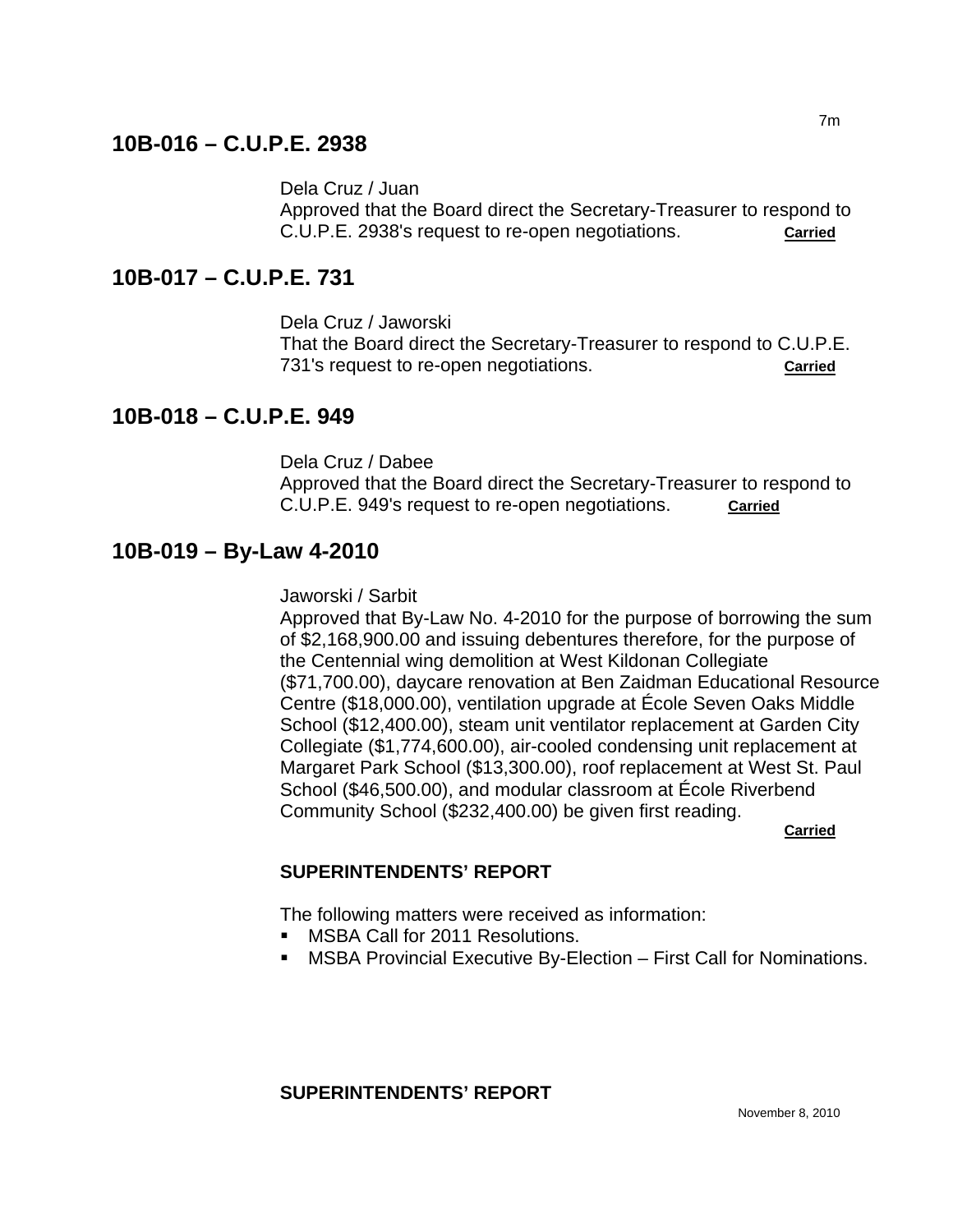## **10B-020 – MSBA Provincial Executive By-Election**

#### Sarbit / Dabee

Approved that the Board endorse the nomination of Trustee Juan for the position of Director, Region 5 on the Manitoba School Boards Association Provincial Executive in the upcoming by-election.

**Carried**

- MSBA Workshop: Recruiting and Hiring the Right Superintendent and Creating a Better Future Through Evaluation.
- **MSBA Nominations for the Premier Award for School Board** Innovation.

### **SPECIAL ORDERS (Timed Item)**

7:30 p.m. - O.V. Jewitt Natural Playscape Area

Jodie Kehl, Executive Director, O.K. Before & After School Child Care Centres Inc.; Michelle Kymanick, Site Manager, O.V. Jewitt School; Bob McIntosh, Principal, O.V. Jewitt; Beth Heimbecker, Vice-Principal, O.V. Jewitt - presentation regarding the development of a natural playscape area at O.V. Jewitt School.

# **10B-021 – O.V. Jewitt Natural Playscape Area**

Dabee / Juan

That the Board support O.V. Jewitt's Natural Playscape Area as proposed by the O.K. Before and After School Child Care Centres Inc. and donate \$2,500 towards the Playscape Area. **Carried**

### **CONSTENT AGENDA**

### **10B-022 – Consent Agenda**

McGowan / Jaworski That the Consent Agenda be approved. **Carried**

Cheque Listing - October 2010

That cheques #2110603-#2110986, US\$ cheques #211016-#211044, direct deposits #211000846-#211001419, and pre-authorized debit #201014 in the amount of \$4,092,142.74 be approved. **CONSTENT AGENDA**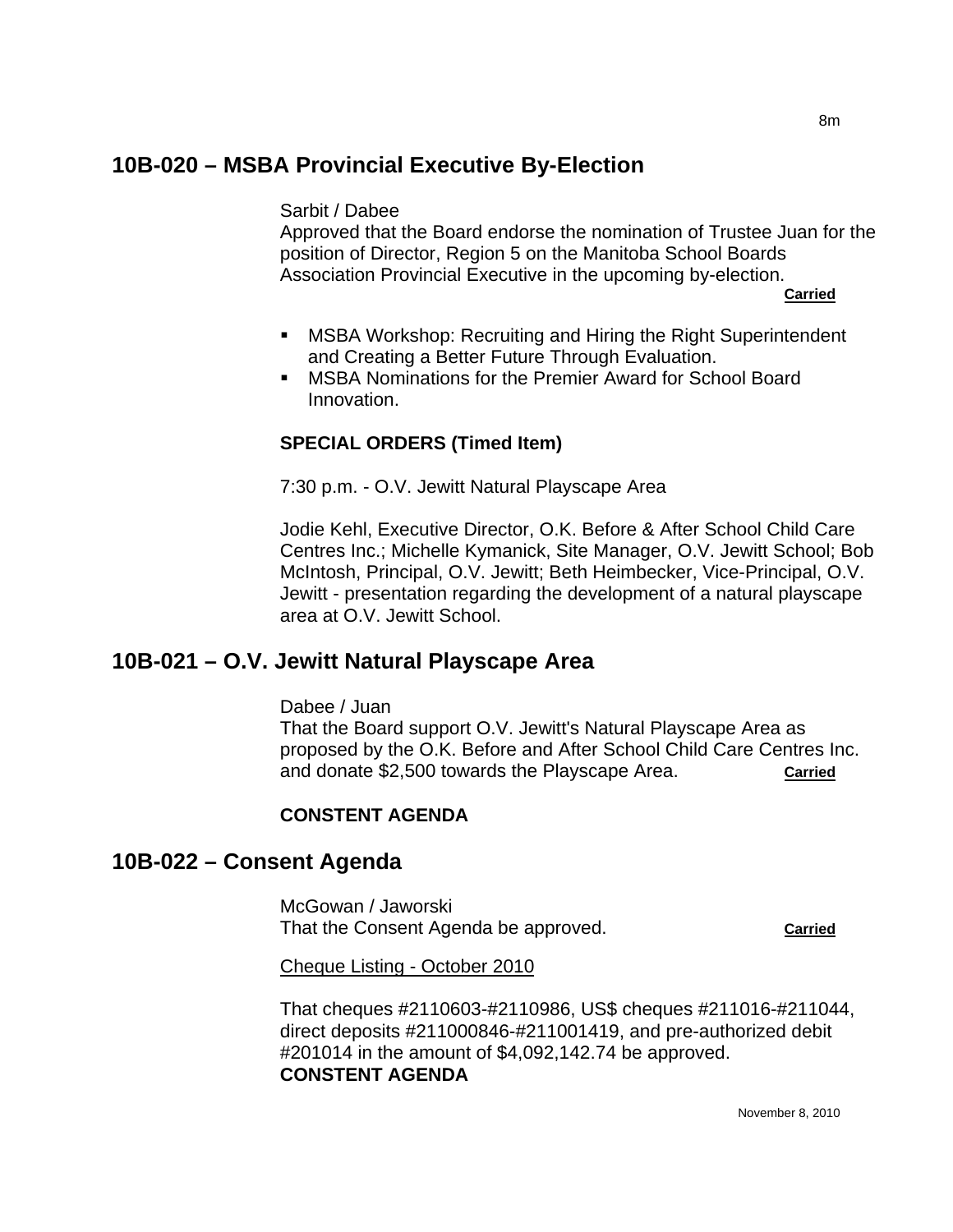#### MCM Architects Inc. Invoice No. 4844

That Invoice No. 4844 for the Renovations for Washroom Facilities at École Leila North Community School in the amount of \$3,748.50 be paid to MCM Architects Inc.

### Number Ten Architectural Group Invoice No. 8467

That Invoice No. 8467 for Renovations at Edmund Partridge Community School in the amount of \$141.75 be paid to Number Ten Architectural Group.

### Number Ten Architectural Group Invoice No. 8469

That Invoice No. 8469 for Garden City Collegiate West Grooming Room and Elevator in the amount of \$3,532.20 be paid to Number Ten Architectural Group.

### Number Ten Architectural Group Invoice No. 8472

That Invoice No. 8472 for Grooming Room, Lifts and Ramp at West St. Paul School in the amount of \$4,329.45 be paid to Number Ten Architectural Group.

### **ITEMS OF INFORMATION**

Trustees Sarbit and Juan reported on the Unite to Change Conference, October 21, 2010 – Fort Gibraltar.

Trustee Juan reported on the Bright Futures Exhibition Evening and the recent meeting of the Accident Review Committee.

Trustee Myskiw informed the Board that Trustees were welcomed to attend any of the Remembrance Day Services that were taking place at schools.

# **CONFERENCE REPORTS**

 Rachel Cooper, Teacher, Maples Collegiate: Pulse Summer NYC and Teacher Workshop, July 23 to 25, 2010 - New York, New York.

# **CONFERENCE REPORTS**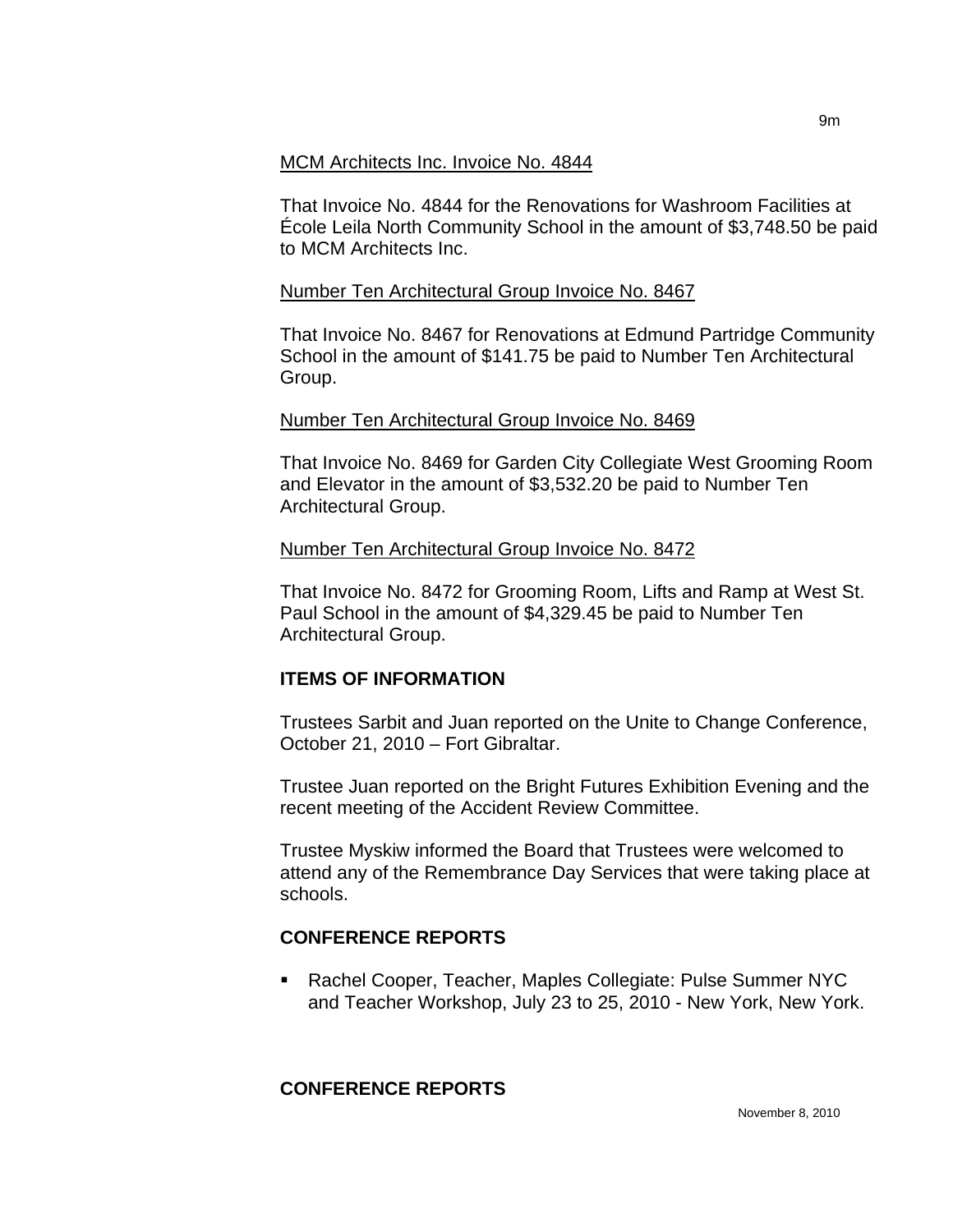- Tara Nicholson, Teacher, Garden City Collegiate: Pulse Summer NYC and Teacher Workshop, July 23 to 25, 2010 - New York, New York.
- Robin Allary, Teacher, Forest Park School: Florida Educators Technology Conference, January 13 to 15, 2010 - Orlando, Florida.

### **CORRESPONDENCE**

- Manitoba News Release: Premier Announces \$3 Million for Bright Futures Program.
- MSBA e-bulletins: October 20, 2010 and November 3, 2010.
- Leigh-Anne Bowles, Youth Relations Manager, United Way of Winnipeg: Recipients of the 2009/2010 United Way Student Community Service Award: Tyler Spencer, Maples Collegiate; Kristin Inacio, West Kildonan Collegiate; Sara Castellano, West Kildonan Collegiate.
- Cliff Meder, Director of Operations, Seven Oaks School Division: Garden City Collegiate West Steam Heating and Unit Ventilator - Change Order #13.
- **E.** Linda Baker, Client Services Manager, Western Financial Group: 2009-2010 Annual Financial Report on the Operation of the Manitoba Schools Insurance Program.
- Labour Relations, Manitoba School Boards Association: Update on CPI, Unemployment Rate and Regional Trends.
- George Buri, Chairperson, Board of Trustees, Brandon School Division: Letter to Honourable Ron Lemieux, Minister of Local Government, regarding property taxes on education properties.
- Chris Nelson, Lombard North Group: Change Order #1 to Shelmerdine Ltd. regarding the Maples Collegiate Track and Athletic Field Development project.
- Official Trustee Election Results: Ward 2 and West St. Paul.
- **SOSD: How To Start Your Own School Garden Workshop: Agenda,** November 3, 2010 Workshop.
- Nancy Allan, Minister of Education: French Second Language Revitalization Program Grants for 2009-2010 and 2010-2011: West Kildonan Collegiate - Réel French and Le français: ça s'intègre; École Seven Oaks/Edmund Partridge Community Schools - Le français ça s'intègre; Maples Collegiate - Maples French Camp; West Kildonan Collegiate - Réel French.
- Garth Nichol, Chairperson, Turtle Mountain School Division: Turtle Mountain School Division Board of Trustees support the letters of both Flin Flon and Brandon School Divisions dated July 8, 2010 and **CORRESPONDENCE**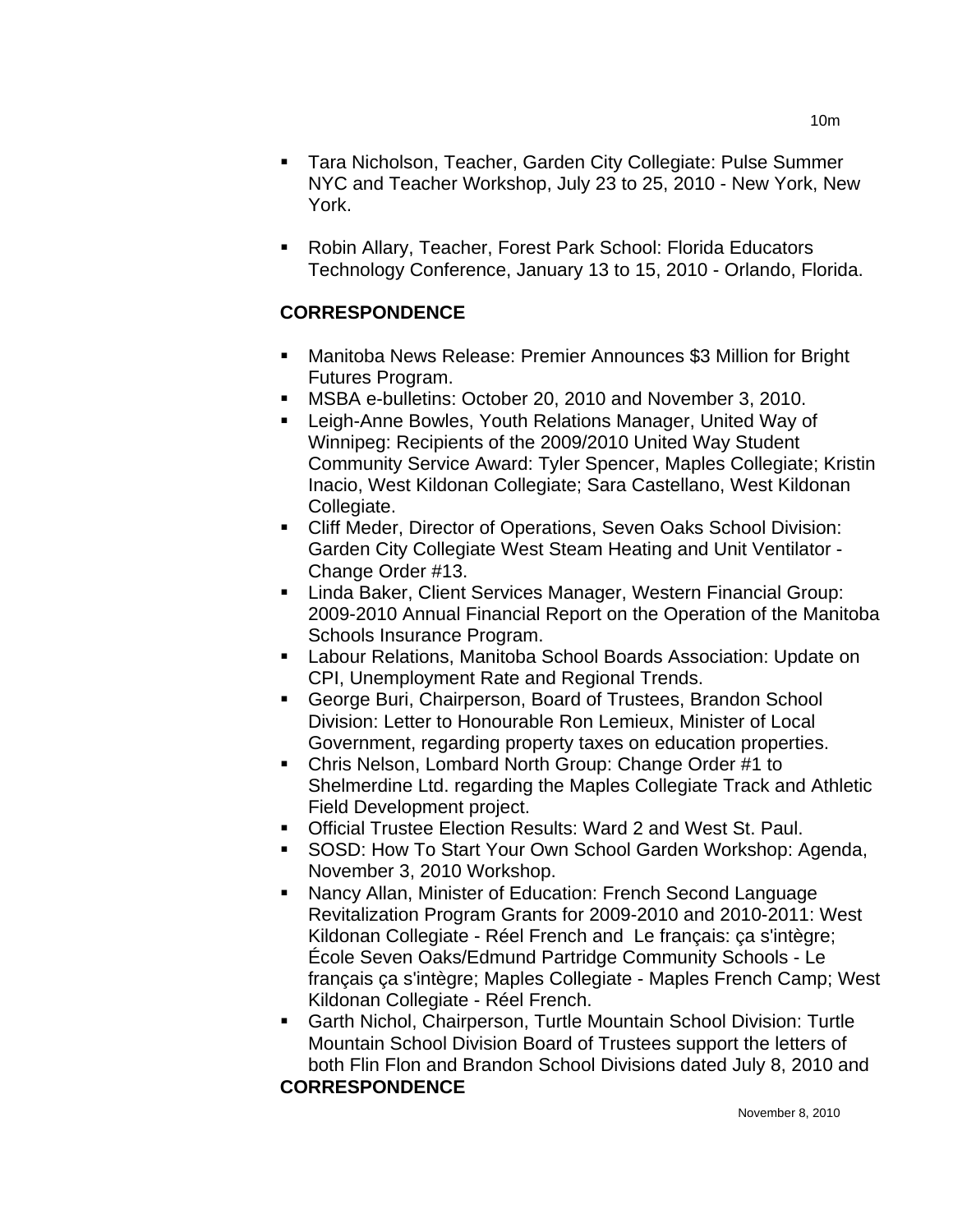September 2, 2010 respectively in regards to the taxation of school property.

- Marymound: Annual Meeting Thursday, November 18, 2010, Noon to 1:15 p.m.
- Cindy Elliott, Assistant to the CEO, Addictions Foundation of Manitoba: Agreement for the provision of Youth School Based Services between the Addictions Foundation of Manitoba and the Seven Oaks School Division.
- Manitoba Education Student Programs Division: Provincial Student Report Cards.
- **EXEC** Carolyn Duhamel, Executive Director, MSBA. 2010 Committee Member Survey Results.
- River East Transcona School Division: Election of Board Chair and Vice-Chair.
- **Louis Riel School Division: Election of Board Chair and Vice-Chair.**
- Resource Assistance for Youth: Thank you to the Division for continued support of programs.
- **Education Manitoba, Volume 9, Number 1, October 2010.**

# **10B-023 – Moved to Committee of the Whole at 8:27 p.m.**

Sarbit / McGowan That the Board here returned to the Committee of the Whole at 8:27 p.m.

Trustee Ploszay in the Chair.

### **OFFICERS' REPORT**

Trustee Sawka reported on developments arising from collective bargaining.

# **SUPERINTENDENTS' PERSONNEL REPORT**

# **10B-024 – Superintendents' Personnel Report**

McGowan / Juan That the Superintendents' Personnel Report be amended and then ratified. **Carried**

### TEACHER APPOINTMENT

Appointed Edward Hildebrand to a part-time (.50) Limited Teacher-General (Term) contract effective October 25, 2010 to December 10, 2010. **SUPERINTENDENTS' PERSONNEL REPORT**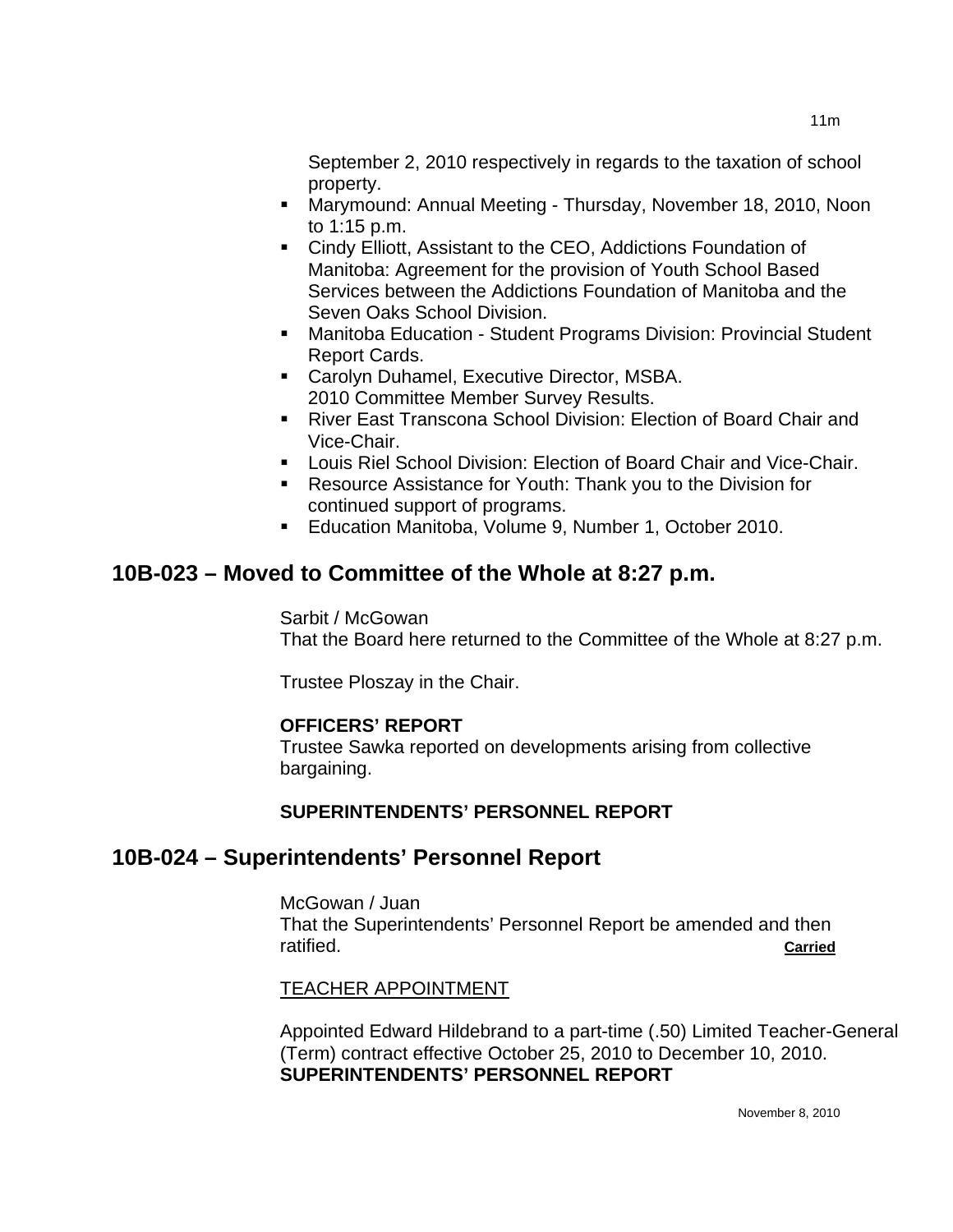### TEACHER / PROGRAM COORDINATOR: KEEPING BALANCE PROGRAM APPOINTMENT

Appointed Sherri Courchene to a full-time (1.00) Limited Teacher-General (Term) contract - Teacher / Program Coordinator Keeping Balance Program effective November 2, 2010 to June 30, 2011.

#### PARAPROFESSIONAL APPOINTMENTS

Appointed the following to full-time (1.00) paraprofessional positions:

Michelle Desloges, effective October 25, 2010: Tara Ewanchuk, effective November 8, 2010; Peter Makadi, effective September 8, 2010; Jordan Voth, effective October 25, 2010.

#### BUS DRIVER APPOINTMENT

Appointed Ron Campbell to a part-time (4.5 hours per day) bus driver position effective November 1, 2010.

#### TEACHER LEAVES OF ABSENCE

Granted Paula Potosky a part-time (.50) leave of absence, without pay, effective October 25, 2010 to December 10, 2010.

Granted Kristine Gerhard a full-time (1.00) leave of absence, without pay, effective November 15, 2010 to June 30, 2011.

### PARAPROFESSIONAL LEAVES OF ABSENCE

Granted David Force a part-time (3.25 hours per day) leave of absence, without pay, effective October 21, 2010 to June 30, 2011.

Granted Jennifer Lamirande a part-time (3.25 hours per day) leave of absence, without pay, effective December 1, 2010 to April 29, 2011.

Granted Sharon Sadowy a part-time (4 hours per day) leave of absence, without pay, effective November 8, 2010 to November 7, 2011.

#### COMMUNITY COORDINATOR RESIGNATION

Received notice of intent to resign from Garth Emmonds, community coordinator, effective October 27, 2010. **SUPERINTENDENTS' REPORT**